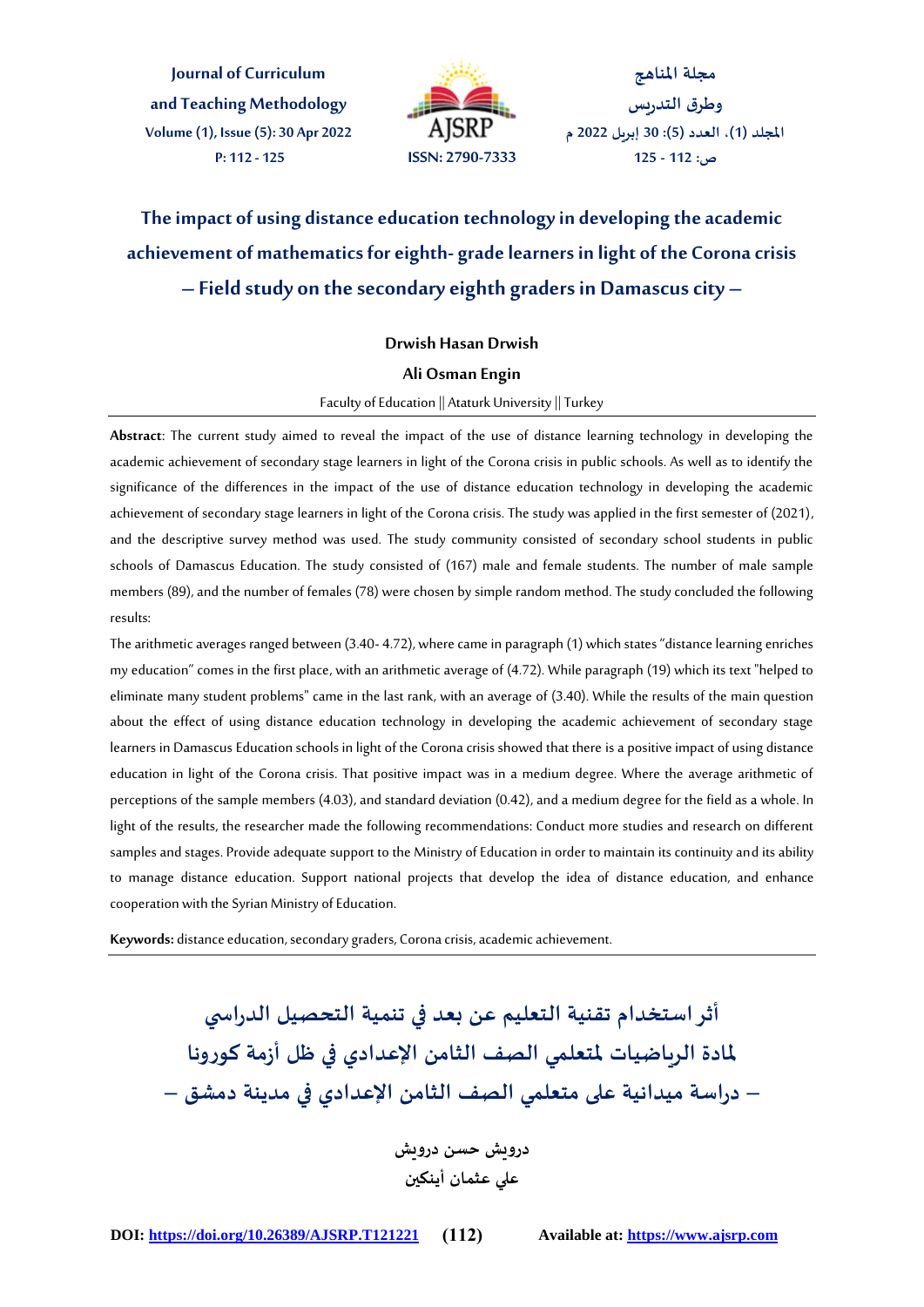كلية التربية|| جامعة أتاتورك|| تركيا

**املستخلص:** هدفت الدراسة الحالية إلى الكشف عن أثر استخدام تقنية التعليم عن بعد في تنمية التحصيل الدراس ي لدى متعلمي املرحلة اإلعدادية في ظل أزمة كورونا في املدارس الحكومية، والتعرف إلى داللة الفروق في أثر استخدام تقنية التعليم عن بعد في تنمية التحصيل الدراسي لدى متعلمي المرحلة الإعدادية في ظل أزمة كورونا، تم تطبيق الدّراسة في الفصل الأول 2021، وقد تم استخدام ֦֧֦֧֦֧֦֧֡֡֝ املنهج الوصفي املسحي، تكون مجتمع الدراسة من طلبة املرحلة اإلعدادية في املدارس الحكومية في تربية دمشق، تكونت الدراسة من )167( طالب وطالبة. وبلغ عدد أفراد العينة من الذكور )89(، كما بلغ عدد اإلناث )78( تم اختيارهم بالطريقة العشوائية البسيطة، وخلصت الدراسة إلى النتائج الآتية: أن المتوسطات الحسابية قد تراوحت ما بين (3.40-4.72)، حيث جاءت العبارة (1) والتي تنص على " يعمل التعليم عن بعد في اثراء التعليم لدي" في المرتبة الأولى' وبمتوسط حسابي بلغ (4.72). بينما جاءت العبارة (19) ونصها " ساعد في القضاء على العديد من المشكلات الطلابية " بالمرتبة الأخيرة وبمتوسط حسابي بلغ (3.40). بينما أظهرت نتائج السؤال الرئيسي عن مدى أثر استخدام تقنية التعليم عن بعد في تنمية التحصيل الدراسي لدى متعلمي المرحلة الإعدادية في مدارس تربية دمشق في ظل أزمة كورونا، أن هناك أثراً ايجابياً لاستخدام التعليم عن بعد في ضوء أزمة كورونا، وبدرجة متوسطة. حيث بلغ المتوسط الحسابي للتّصورات .<br>. ا<br>آ ا<br>آ أفراد العينة (4.03)، وانحراف معيار (0.42)، وبدرجة متوسطة للمجال ككل. وفي ضوء النتائج قدم الباحث التوصيات الآتية: إجراء املزيد من الدراسات واألبحاث على عينات ومراحل مختلفة. تقديم الدعم الكافي لوزارة التربية والتعليم حتى تحافظ على استمراريتها وقدرتها على إدارة التعليم عن بعد. دعم ملشاريع الوطنية التي تنمي فكرة التعليم عن بعد، وتعزيز التعاون بينها وبين وزارة التعليم السورية.

**الكلمات املفتاحية**: التعليم عن بعد، طلبة املرحلة اإلعدادية، أزمة كورونا، التحصيل الدراس ي.

## **Introduction.**

Increased interest in the innovations of educational technology in all educational systems in the world to become part of the education systems in them, due to its latent strength that contributes to improving the teaching and learning processes. This interest stemmed from the tremendous developments taking place in the field of information and communication technology on the one hand, and the urgent need to update the skills of working human crews on the other hand. (Al-Omari, 2003). Consequently, the world is experiencing a knowledge, scientific and technological revolution in various fields. It was not limited to one field without the other, but rather included all sectors, especially the education sector. It is the main pillar upon which the culture, development and advancement of peoples are built. The use of modern technology has become a feature of this era; therefore, Educational institutions hastened to develop their educational systems to keep pace with this change and rapid successive development in technologies and the accompanying reflections on the educational process that is affected by any change in society and affects it.

This successive rapid development of technology makes those interested in the educational process in constant need to search for new educational methods that suit the features of development and help the learner to learn, including e-learning and distance education. (Amasha, 2011)

The Coronavirus crisis has cast a shadow over the education sector, as it prompted schools, universities and educational institutions to close their doors to reduce the chances of its spread. This aroused great concern among those associated with this sector, especially students who are ready to sit for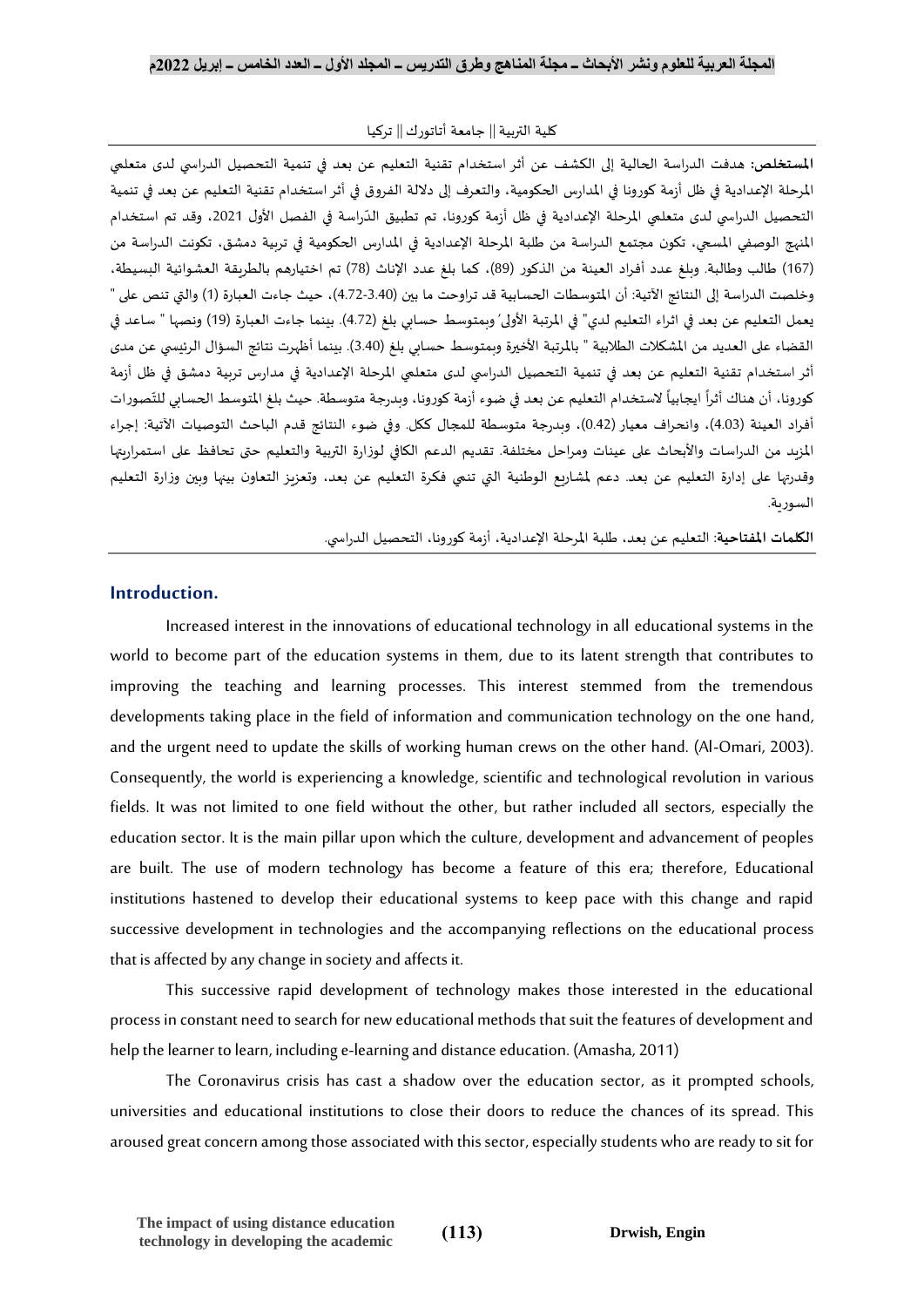exams they consider fateful, such as the baccalaureate, Cambridge, and others, in light of a crisis that may be prolonged.

All this prompted educational institutions to switch to electronic learning (E-Learning), as an alternative that has long been talked about and controversy over the necessity of integrating it into the educational process, especially after the educational process was directly affected by industry automation and the development of "artificial intelligence" and "internet of things'' technology. As well as the information technology revolution that invaded most forms of human life and became an integral part of it. The generation called "X", which is characterized by its attachment to smartphone devices and the use of various applications, showed that the industry needs technologically skilled crews, and the integration of technology into the educational process has become a global trend. The provision of educational material through mobile devices for generation "X" has become a stimulating factor for learning instead of settling for traditional learning, as it develops appropriate knowledge and skills that qualify it to meet the needs of the labor market.

The use of the Internet in the educational process is not new today, but dates back to the years before 2000. Most universities today use the so-called "learning management systems". In light of the "Corona crisis" that the world is experiencing, the majority of educational institutions have turned to elearning as a more appropriate alternative to ensure the continuity of the educational process. The use of online video chat applications such as Zoom, Google, Meeting, WebXMate and others has increased significantly.

#### **Statement of the Problem:**

The emergence of e-learning and distance education is a real response by educational institutions to the wave of technological progress that has permeated the whole world. Technology plays an important role in college life; as it combines, it helps them to teach more effectively and provokes a love of discovery and experimentation. Therefore, we find that most students are interested in technology and in all its forms and tools (Al-Yousifi, 2015). In view of the current situation and the spread of the Corona virus in the countries of the world, which Syria was not exempt from this crisis, and in view of the presence of the spread of the virus in Syria, it was decided to suspend public schools in Syria. In order to keep the education process going, the Syrian Ministry of Education has implemented a system of distance education in order to maintain and sustain learning, which is a suitable learning for this period, as students learn remotely at any time they want, and learning is available to everyone. The main study problem lies in answering the following question:

What is the impact of using distance education technology in developing academic achievement in light of the Corona crisis in Syria?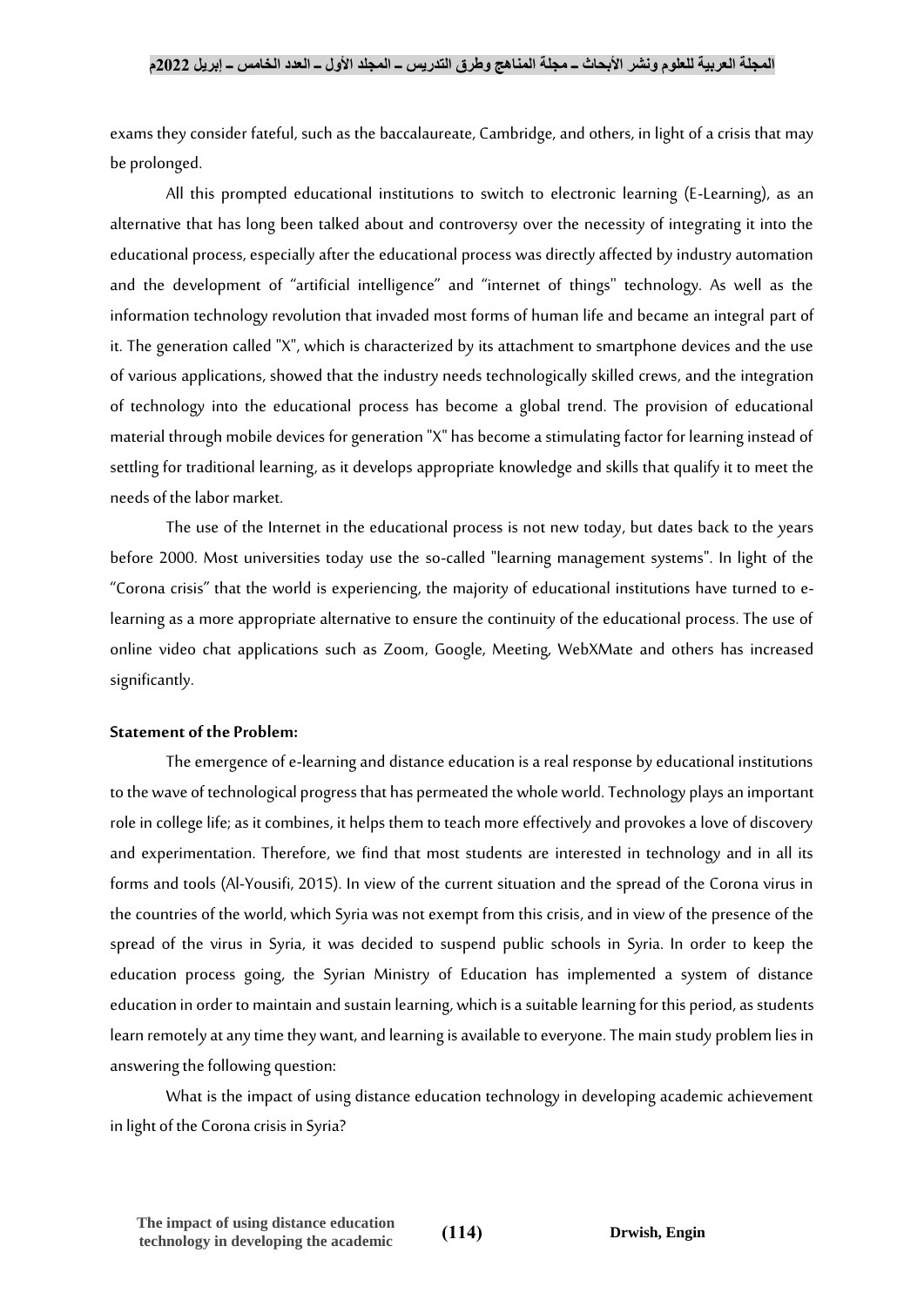## **Research Aims.**

The current study aimed to:

- 1. The effect of using distance education technology in developing the academic achievement of mathematics for eighth-grade learners in light of the Corona crisis.
- 2. Provide important recommendations that benefit the educational process and work to develop it in light of the results that the study will reach.

# **The Importance of the Study:**

The researcher believes that the importance of the research derives from the reality imposed on Syria in particular and the world in general, and in particular the education process. Where the researcher believes that the importance of distance education was a major reason for the continuation of the education process in light of the Corona crisis.

The importance of the current study is as follows:

- The importance of the study lies in the impact of the use of distance education technology in developing the academic achievement of mathematics in light of the Corona crisis.
- The importance of the current research lies in providing feedback that the directorates of education benefit from, in addition to helping and motivating learners to apply self-education on an ongoing basis.
- This study may open the way for researchers to conduct similar studies dealing with different samples and stages in the Syrian Arab Republic.
- The current research may be useful in providing an achievement test and a measure of the trend towards distance education in developing academic achievement that can be used in other research and studies.

## **The limitations of the Study**

The study is limited to the following parameters:

- Objective limits: The study was limited to revealing the impact of distance education technology on developing academic achievement in light of the Corona crisis.
- Spatial limits: All public schools affiliated to the Directorate of Education in Damascus.
- Sample limits: study sample consisted of eighth-grade secondary learners in government schools affiliated to the Directorate of Education in Damascus.
- Time limits: The study was conducted in the first semester of the 2021 academic year.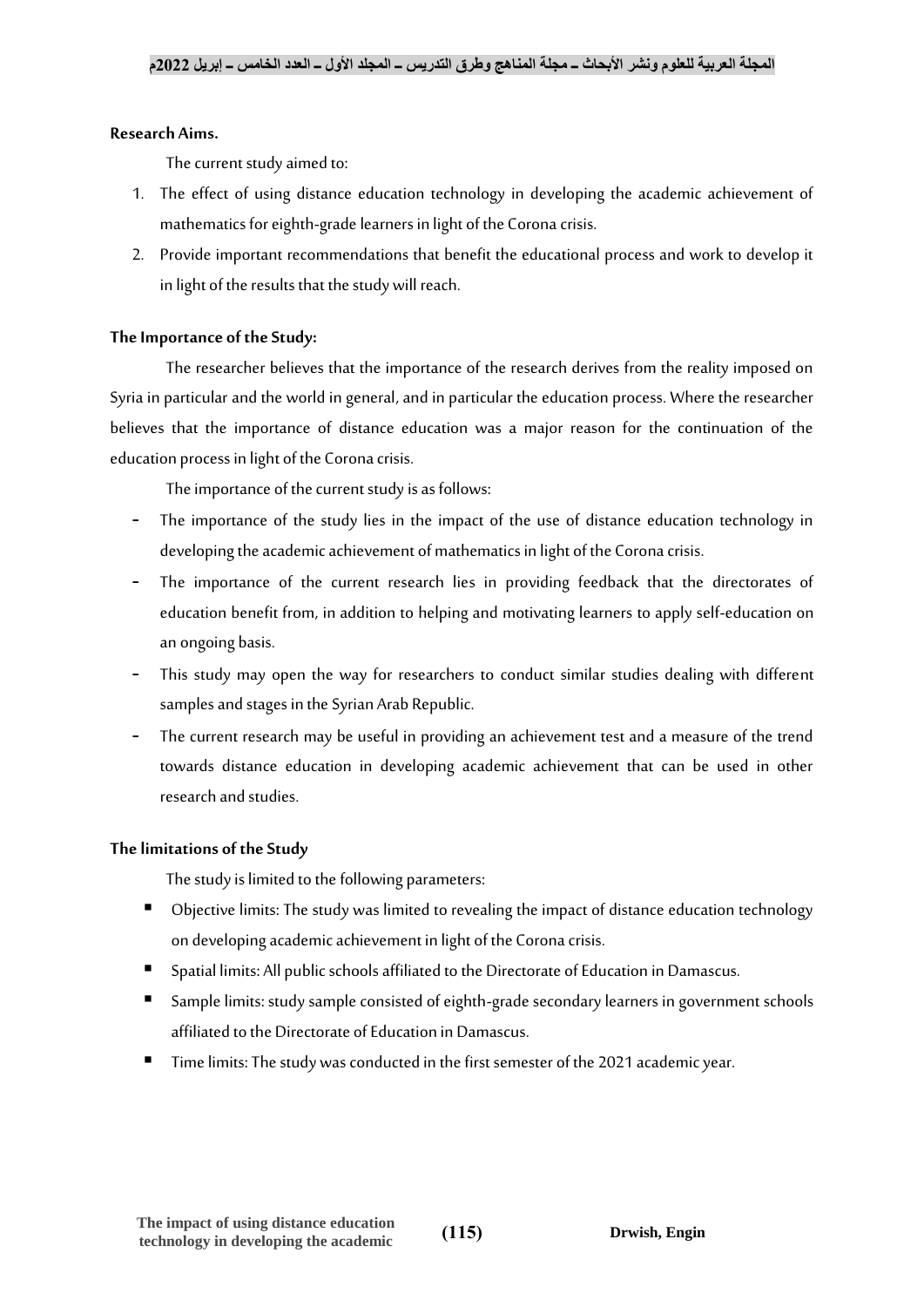### **Terminology of the Study:**

Distance education is a system implemented by an educational institution that works to deliver educational or training material to the learner anywhere, and at any time, through multiple communication media (Al-Musa 5, 1, 2005).

It is procedurally defined as a type of education, in which the learner is isolated from his teacher and at any time he wants and uses technological media and comprehensive television channels for all educational curricula and school stages for the continuity of the study process in light of the Corona crisis.

Corona crisis: It is the crisis that resulted from the outbreak of the Corona virus in the whole world, which causes ailments ranging from the common cold to more severe diseases. The common symptoms of infection include respiratory symptoms, fever, cough, shortness of breath and breathing difficulties, which affected all educational, economic and health sectors in most countries of the world (WHO, 2020).

Academic achievement: the information that the learner has acquired and the skills that he has developed during school subjects learning. This achievement is measured by the degree that the student obtains in one of the achievement tests, or by the degree set by the teacher, or both. (good. 1973. P7)

Academic achievement is defined procedurally in this research as: the knowledge and skills acquired by the eighth secondary students in the Damascus Education Directorate when studying a mathematics course using distance education, and this is measured by the degree obtained by the student in the post application of the achievement test prepared for the purpose of this study.

Eighth grade students: They are eighth grade male and female students who are officially enrolled in public schools in the Syrian Arab Republic.

## **Theoretical Framework.**

## **Distance Education:**

In light of the rapid changes in the field of technology and the varying conditions of the market, the education system faces a challenge in terms of providing increased educational opportunities without increasing budgets, and many educational institutions overcome this challenge by developing distance education programs. In principle we say that distance education is when there is a physical distance separating the teacher and the learner, and technology is used in order to fill the gap between each of the two parties in a way that simulates the face-to-face communication. Distance learning is one of the most modern educational methods, as the educational program is provided to individuals separated from their study place by certain circumstances, and today distance education depends on modern technology such as computers, tablets and smart phones (Klopp, 1993).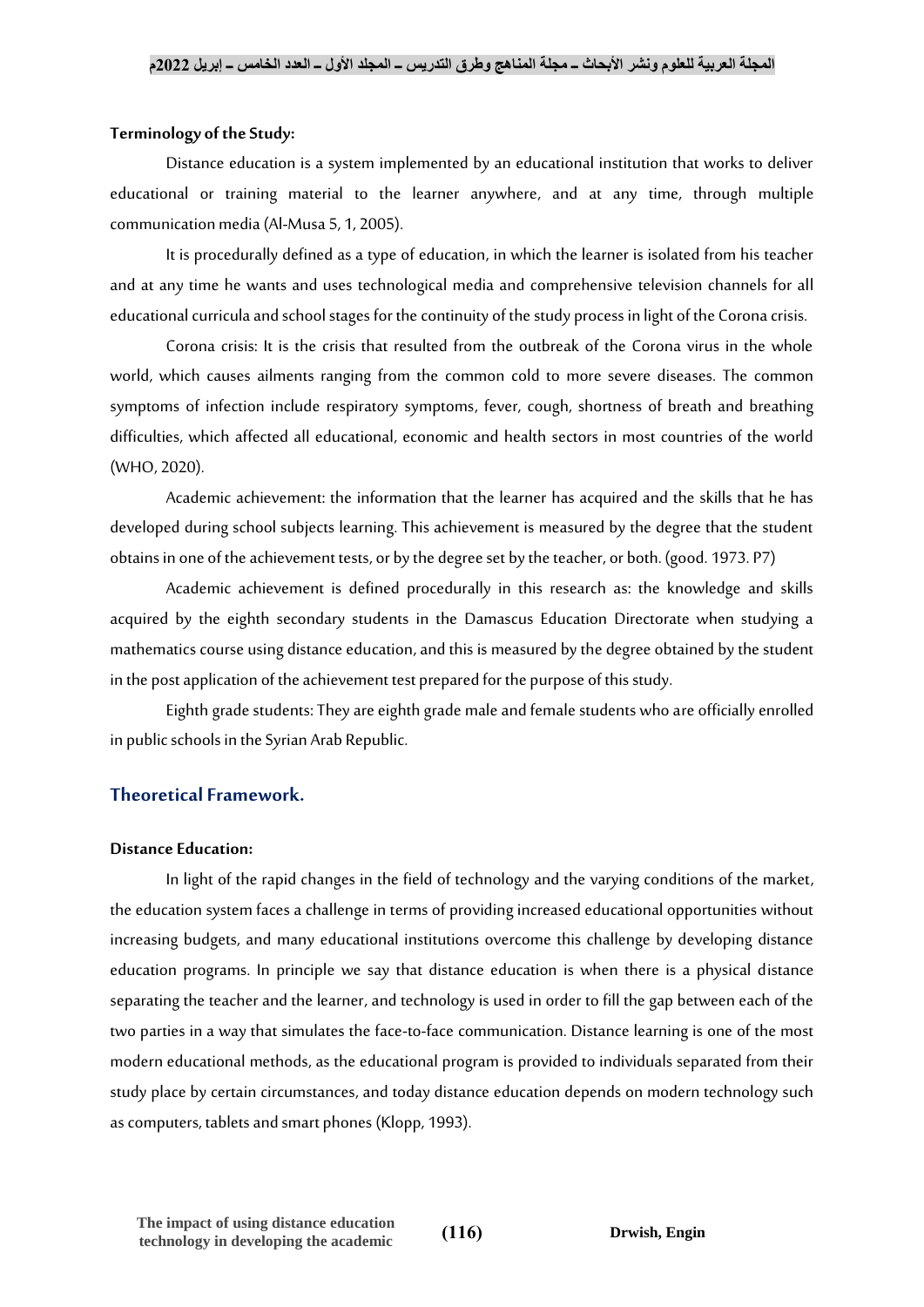## **المجلة العربية للعلوم ونشر األبحاث ــ مجلة المناهج وطرق التدريس ــ المجلد األول ــ العدد الخامس ــ إبريل 2022م**

The distance education system through information networks depends on the concept of the general approach, which includes a set of educational curricula in a system called the open access model, so that this system allows setting the curricula in an electronic form by which the learner can access them and choose and compare between them. This kind of education today is based on the principle of direct communication via satellite to communication devices, receivers and the Internet, through which distance learning programs have recently flourished significantly. Distance education is based on the following matters:

- Self-education: the learner gets what he/she wants from the information, and learns in the appropriate way.
- Freedom of choice: especially in front of the various alternatives offered by distance education so that the teacher and learner alike have the freedom to complete the educational process and achieve its ultimate goal.
- Diversity of methods: Modern technology in designing networks and virtual sites allows the teacher to use many methods of presentation (Soham, 2005).

## **Corona Virus:**

Corona viruses are a large family of viruses that cause ailments ranging from the common cold to more severe diseases, such as Middle East respiratory syndrome, and severe acute respiratory syndrome (SARS), and the emerging Corona virus represents a new strain that has not been previously identified in humans.

Common symptoms of infection include respiratory symptoms, fever, cough, shortness of breath and breathing difficulties. In more severe cases, infection may cause pneumonia, severe acute respiratory syndrome, kidney failure, and even death (WHO, 2020).

## **Literature Review:**

Ahmed's study (2002) aimed to identify teachers' attitudes towards in-service training using the distance education method, previous experiences in this field, and the extent to which the difficulties that might face training could be overcome. The study highlighted several results, the most important of which is the success of remote teacher training experiences during the service and that their attitudes are positive towards distance education through their acquisition of basic skills and knowledge acquisition, and that teachers in the states are more interested in this type of training than urban residents.

A study conducted by (Rumi et al., 2020) aimed to identify the attitudes of students in the tenth grade towards e-learning and the impact of the economic and social level and the ability to use the computer. The study sample consisted of two groups of (60) students. (30) Students from the tenth grade and (30) students who had dropped out of Education and who were receiving training to develop basic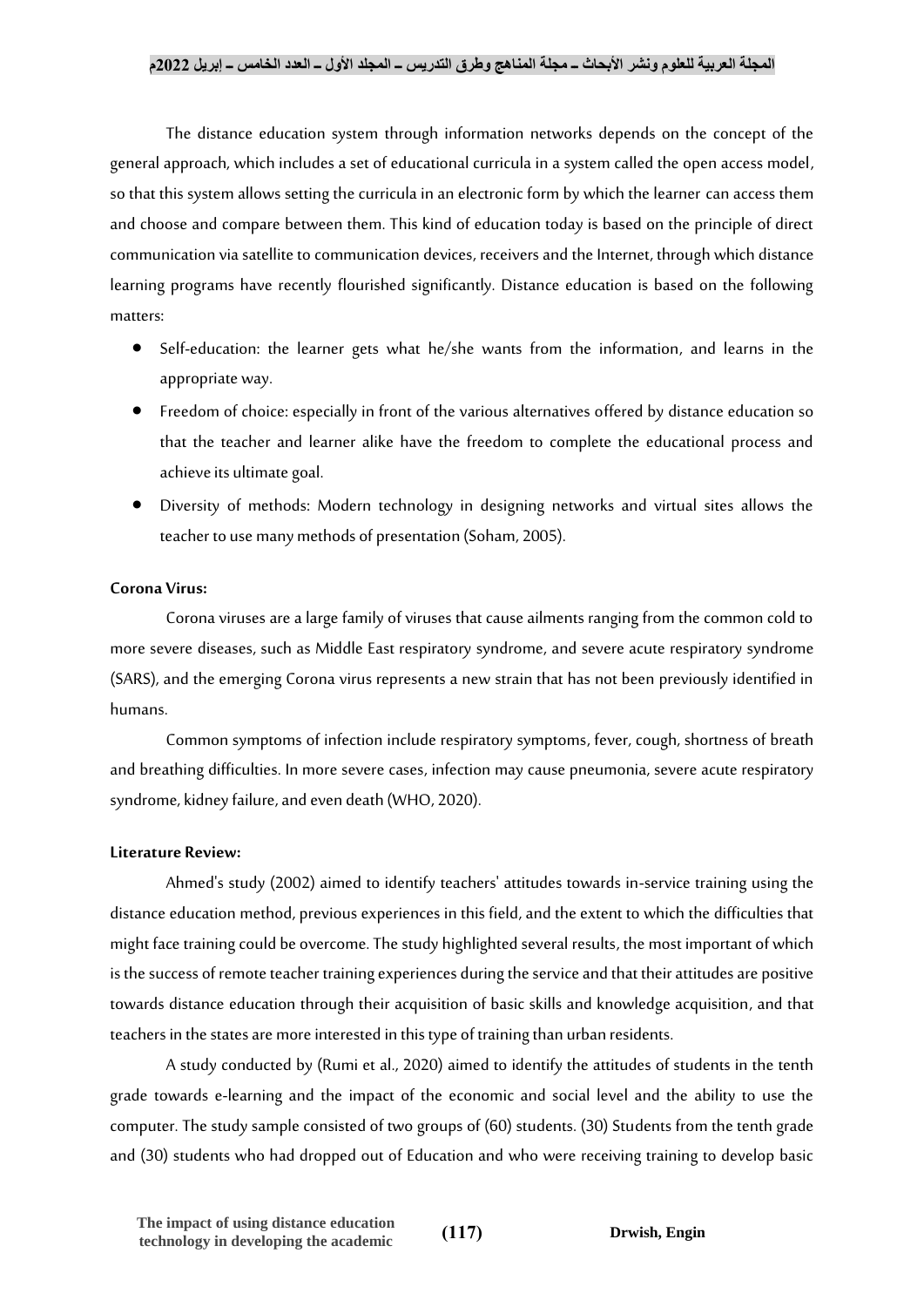reading and writing skills. The results concluded that there were no differences according to demographic variables on the attitudes towards the use of e-learning. They also indicated that the attitudes of dropouts from e-learning were, compared to students, the opposite of what the study assumed, and there was a relationship between the ability to use the computer and e-learning and the positive attitudes towards it.

The study of Hijlan (2011) aimed to reveal the attitudes of mathematics teachers towards the use of distance education in teaching mathematics. The study sample consisted of (88) male and female teachers, and they were chosen randomly, and the researcher used a questionnaire as a research tool after presenting it to arbitrators to reveal the purpose of this study. The study highlighted several results, the most important of which is that teachers' attitudes towards the use of distance education in teaching mathematics ranged between (3074- 4059) compared to The general arithmetic mean of (4042).

Al-Humairi's study (2014) aimed to identify the trends of the educational community by type, and the study applied a measure of the educational community's tendency towards the application of elearning, where the study sample consisted of (412) faculty members, (936) teachers and (8052) university students and (3628) of high school students. The study concluded with many results, the most important of which is that the attitudes of the entire educational community towards the application of elearning are positive and high, and there are no statistically significant differences in students' attitudes due to the gender variable.

Al-Mohamadi study (2018) aimed to identify the degree to which the student at King Abdulaziz University in Jeddah benefit from using the e-learning system, and the challenges facing the student at King Abdulaziz University in Jeddah. Improving the experience of King Abdulaziz University in using the elearning system (EMES). The use of the e-learning system from the student's point of view. To achieve the objectives of the study, the descriptive approach was followed, and the sample on which the study was applied consisted of (570) students and (115) members of the teaching staff. The study reached the following results: The general average of the degree to which the student benefited from using the elearning system (EMES) reached a medium degree of (3.86), the general average of the degree of challenges faced by the student from using the e-learning system was (1.05), with a degree of potential handicap.

Anderson's study (2000) focused on a survey of computer systems for distance learning and distributed computer networks. The study compared network-based and non-network-based systems and reached some of the main concerns in the past projects, and the study suggests ways through which they can be developed in the future.

Warner's study (1999) indicated that distance learning played a fundamental role in Australian education in the twentieth century, especially after the distance in the distance made access and obtaining traditional facilities difficult for many. Now, however, distance learning has become a necessary form for many people, whose work and lifestyle dictate how they can access education and training. The National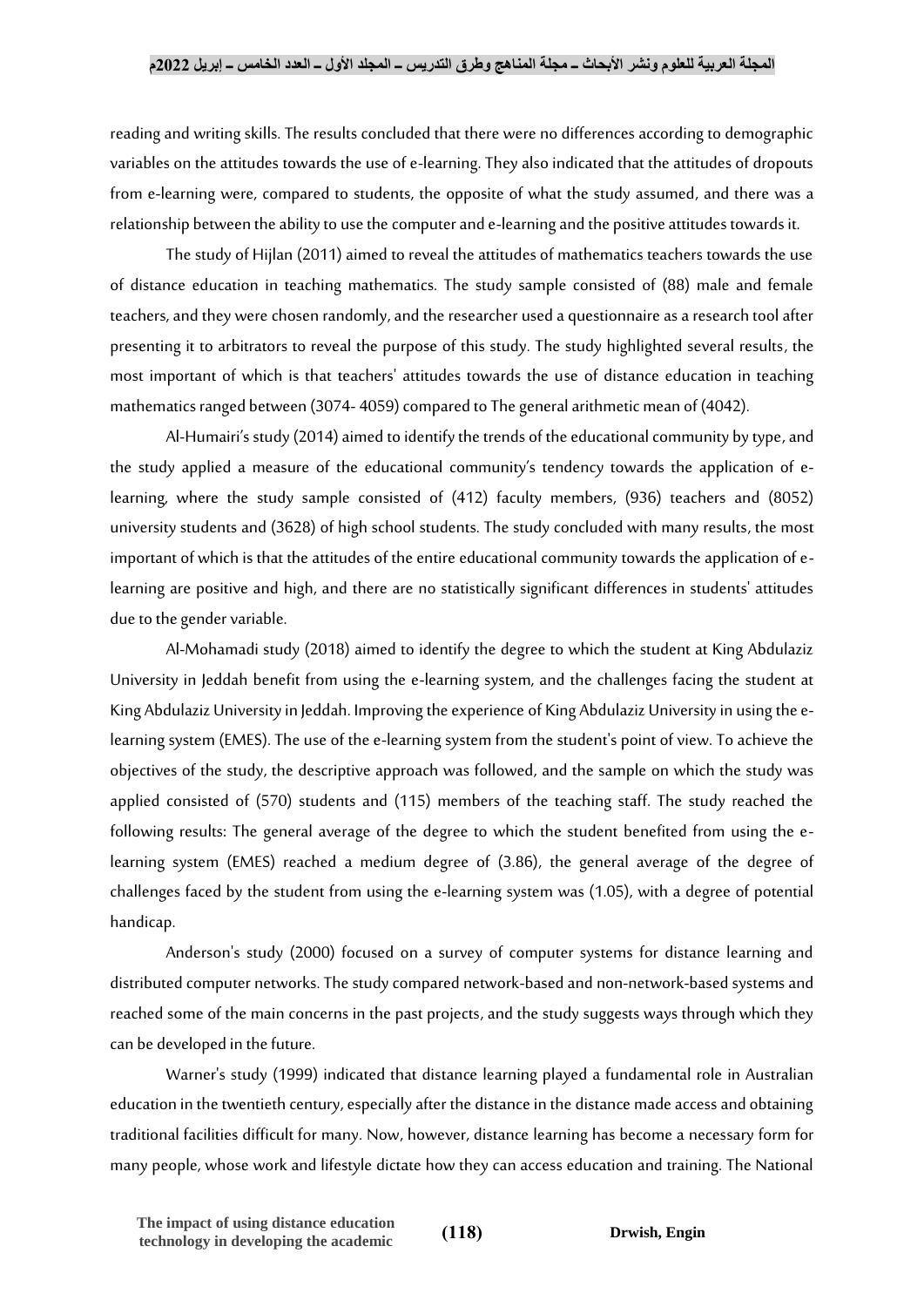Training Corporation of Australia has developed a national policy on flexible delivery. It has focused on workplace learning. Flexible delivery has been defined as the uses of delivery methods embedded in distance education and technology facilitations. The development of this policy was based on a number of unchecked assumptions that assumed that vocational education and client training would have sufficient access to training programs offered through flexible delivery, including live delivery.

Al-Ghamdi's study (2012) also aimed to evaluate the effectiveness of the distance learning system in Saudi public universities and the students' attitudes towards it, and to identify the obstacles that limit its effectiveness and students' attitudes towards it. The study population consisted of (531) male and female students from King Abdulaziz University in Jeddah and (9) deans of distance education deanships. The researcher used the questionnaire as a tool for the study. The results of the study indicated a shortcoming in the methods of registration, admission, the system of electronic courses and the two tests. The study also revealed the presence of high attitudes among students towards distance education.

#### **Commenting on Previous Studies:**

The current study was characterized by addressing the subject of the study, which is the perceptions of secondary school students in Syrian government schools for the use of distance education in light of the Corona crisis. This is through using the descriptive survey method as a method for the study, and the questionnaire as a tool for collecting data from the study sample members.

In light of the presentation of previous studies, the researcher benefited from these efforts in several areas, including: the guidance of Arab and foreign sources that dealt with the subject of the study, the formulation of the study's methodology, the identification of the main and sub-variables of the study, and the possibility of establishing the relationship between them, and contributing to building some pillars of the theoretical literature of the study. The previous studies were also benefited from in discussing the results of the current study and comparing the results of the previous studies with the results of the current study, in terms of the extent of agreement and difference, and benefiting from previous studies in developing the study tool.

What distinguishes this study is that it is one of the first and rare studies according to the limitations of the researcher's knowledge, which focused on clarifying the perceptions of middle school students in government schools in Syria to use distance education in light of the Corona crisis and its developments in the Syrian Arab Republic.

## **Study Methodology.**

The researcher used the descriptive survey method for its suitability for the purposes and objectives of the study.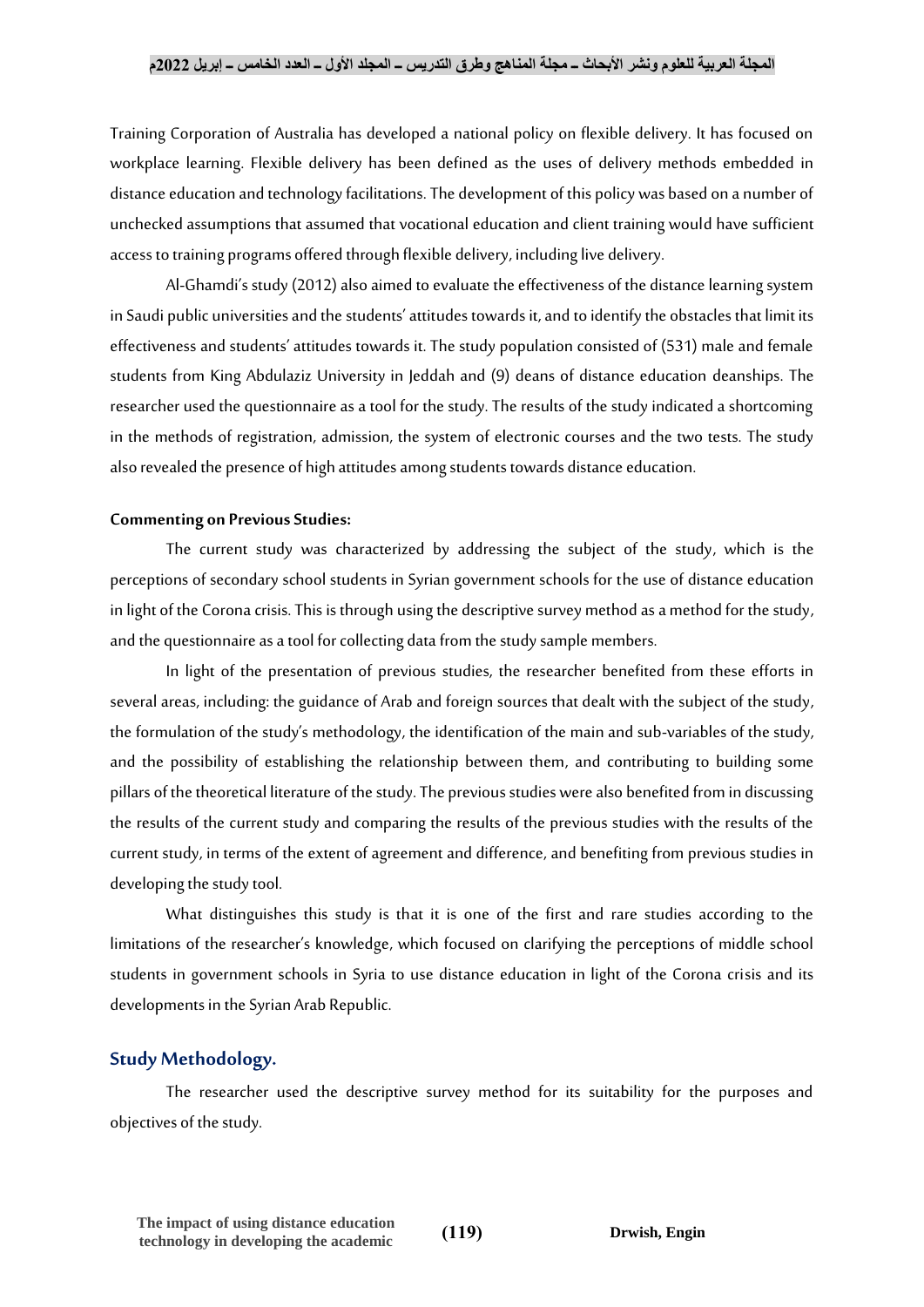## **The Study Community and its Sample:**

The study population consisted of secondary school learners in public schools in the governorate of Damascus, and the study sample consisted of (167) male and female students. The number of male sample members was (89) with a percentage of (53.2%), and the number of female members was (78) with a percentage of (46.8%). They were selected by simple random method.

| Percentage | <b>Frequency</b> | <b>Categories</b> |        |
|------------|------------------|-------------------|--------|
| 53.2       | 89               | Male              |        |
| 46.8       | 78               | Female            | gender |
| 100.0      | 167              | Total             |        |

|  |  | Table (1) Frequencies and Percentages by Study Gender Variable |  |  |  |  |
|--|--|----------------------------------------------------------------|--|--|--|--|
|--|--|----------------------------------------------------------------|--|--|--|--|

## **Study Tool:**

To achieve the objectives of the study, the researcher developed and prepared a questionnaire to reveal the impact of the use of distance education technology in developing the academic achievement of secondary stage learners in light of the Corona crisis by referring to theoretical literature and previous studies on the subject like Al-Hamiri (2014) and Al-Mohamadi study (2019), and the questionnaire consisted of (19).

# **Authenticity of the Tool:**

The validity of the study tool was confirmed by presenting it to a group of (5) arbitrators with expertise and competence, and their suggestions related to deleting or amending some paragraphs or adding new paragraphs were taken and the questionnaire was sent electronically to them.

The validity of the construction of the tool: This was done through the following:

Calculate the Corrected Item-Total Correlation coefficients for the correlation of each item of the tool as a whole, as well as the Corrected Item-Total Correlat coefficients for the correlation of each item with the performance as a whole, so that two main conditions for these coefficients are satisfied; they are:

The corrected correlation coefficient is not less than (0.30), and the presence of statistical significance for these coefficients.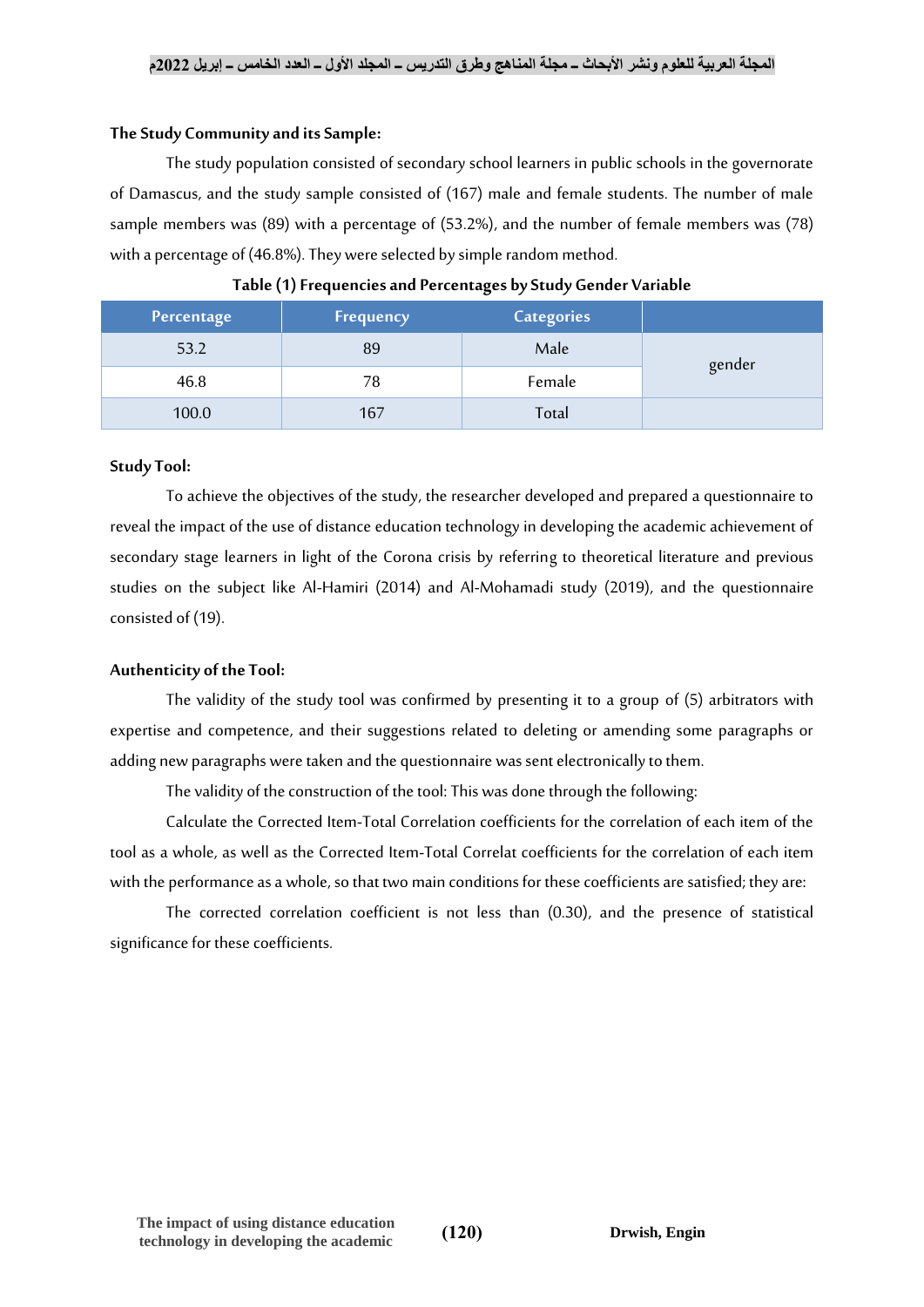| number                  | Paragraph                                                                                    | The corrected<br>correlation coefficients<br>for each paragraph link |  |  |
|-------------------------|----------------------------------------------------------------------------------------------|----------------------------------------------------------------------|--|--|
|                         |                                                                                              | The whole tool                                                       |  |  |
| 1                       | Distance learning enriches my education                                                      | 0.69                                                                 |  |  |
| $\overline{2}$          | Distance learning increases my motivation and enthusiasm                                     | 0.68                                                                 |  |  |
| 3                       | Help me in discussions and dialog about educational matters.                                 | 0.73                                                                 |  |  |
| $\overline{\mathbf{4}}$ | Help eliminate many student problems                                                         | 0.65                                                                 |  |  |
| 5                       | Help Me Present Duties Without Trouble                                                       | 0.71                                                                 |  |  |
| 6                       | Creating a kind of creativity for me                                                         | 0.69                                                                 |  |  |
| $\overline{7}$          | Distance Learning Helped Me Take Responsibility                                              | 0.76                                                                 |  |  |
| 8                       | Lowering distance education to my levels of anxiety and stress                               | 0.58                                                                 |  |  |
| 9                       | Distance education facilitates better absorption of school material                          | 0.60                                                                 |  |  |
| 10                      | Makes learning easier.                                                                       | 0.85                                                                 |  |  |
| 11                      | Referencing multiple sources of information helps me with                                    | 0.62                                                                 |  |  |
| 12                      | Distance learning gives me proper psychological comfort                                      | 0.79                                                                 |  |  |
| 13                      | Distance education provides flexibility in working with the axes of<br>the learning process. | 0.77                                                                 |  |  |
| 14                      | take into account the individual differences between me and the students                     | 0.69                                                                 |  |  |
| 15                      | Distance learning helps solve the problems I face                                            | 0.68                                                                 |  |  |
| 16                      | Limit Distance Learning to Teaching                                                          | 0.58                                                                 |  |  |
| 17                      | I can teach remotely to correct mistakes right away                                          | 0.63                                                                 |  |  |
| 18                      | I have the capacity for scientific thinking                                                  | 0.61                                                                 |  |  |
| 19                      | I have the capacity for scientific thinking                                                  | 0.77                                                                 |  |  |

**Table (2) The corrected correlation coefficient values for each of the tool paragraphs as a whole.**

The above table shows that the two conditions for the corrected correlation coefficients are available.

# **Stability of the Tool**

The stability coefficient is calculated with internal consistency based on the Cronbach-Alpha equation, and Table (3) shows the internal consistency coefficient of the Cronbach-Alpha equation, and the return consistency of the fields and tool as a whole. These values were considered appropriate for the purposes of this study.

| <b>Range</b> | <b>Stability of instrument</b> | Internal consistency |
|--------------|--------------------------------|----------------------|
| As a whole   | 0.88                           | 0.87                 |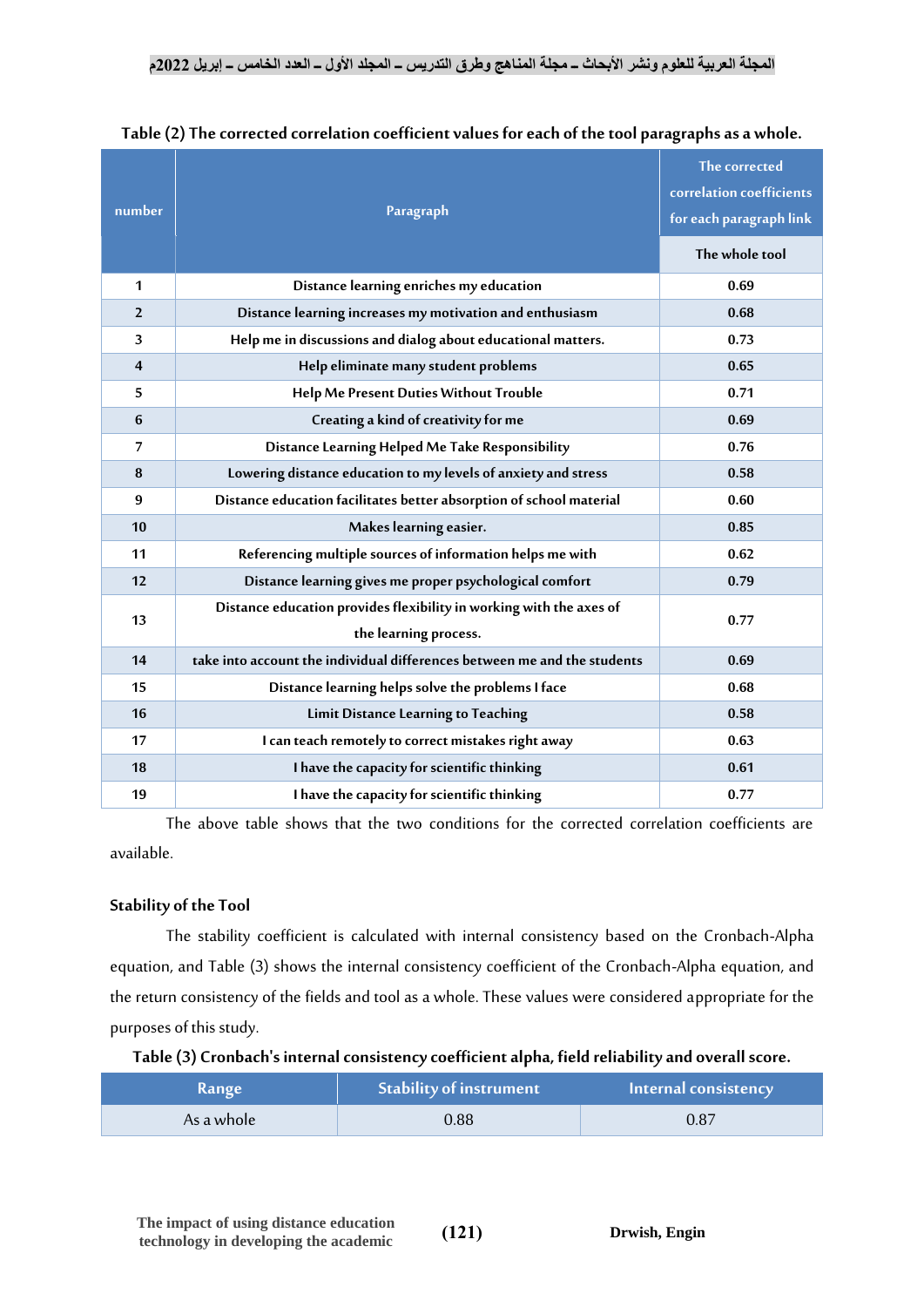## **Statistical Processors**

The researcher calculated the averages and standard deviations of the study sample answers for each study question.

# **Results and Discussion.**

What impact has the use of distance learning technology had on the development of educational attainment for learners in the 8th grade under the coronavirus crisis?

To answer the question, he calculated the averages and standard deviations of the impact of using distance-learning technology in Syria:

**Table (4) Arithmetic averages and standard deviations of the perceptions of middle school students for use in distance education in Syria are in descending order according to arithmetic** 

| <b>Number</b>    | Paragraphs                                                                      |                   | <b>Standard</b><br>deviation | level          | grade   |
|------------------|---------------------------------------------------------------------------------|-------------------|------------------------------|----------------|---------|
| $\mathbf{1}$     | Distance learning enriches my education                                         | 4.72              | 0.48                         | $\mathbf{1}$   | large   |
| 11               | Referencing multiple sources of information can help me with                    | 4.61              | 0.50                         | $\overline{2}$ | large   |
| $\boldsymbol{9}$ | Distance education facilitates better<br>absorption of school material          | 4.53              | 0.60<br>3                    |                | large   |
| 15               | Distance learning helps solve the problems I face                               | 4.49              | 0.48                         | 4              | large   |
| $\overline{2}$   | Distance learning increases my motivation and enthusiasm                        | 4.47              | 0.39                         | 5              | large   |
| 17               | Distance learning enables me to correct mistakes right<br>away                  | 4.38<br>0.52<br>6 |                              | large          |         |
| 12               | Distance learning gives me proper psychological comfort                         | 4.23              | 0.55                         | $\overline{7}$ | large   |
| 18               | It develops my capacity for scientific thought                                  |                   | 0.50                         | 8              | large   |
| 10               | Makes learning easier                                                           | 4.09              | 0.82                         | 9              | average |
| $\overline{7}$   | Distance learning helped me take responsibility                                 |                   | 0.66                         | 10             | average |
| $\bf 8$          | Reducing distance learning to my levels of anxiety and stress                   |                   | 0.66                         | 11             | average |
| 16               | Distance learning shortened time for me to teach                                | 3.78              | 0.43                         | 12             | average |
| 13               | Distance learning provides flexibility in working with process axes             | 3.62              | 0.39                         | 13             | average |
| 6                | Creating a kind of creativity for me                                            | 3.59              | 0.99                         | 14             | average |
| 19               | It develops my capacity for scientific thought                                  | 3.55              | 1.02                         | 15             | average |
| 14               | It takes into account the individual<br>differences between me and the students | 3.53              | 0.22                         | 16             | average |
| 5                | It helped me to present my duties effortlessly                                  | 3.49              | 0.88                         | 17             | average |
| 3                | It has helped me in discussions and<br>dialogue about educational matters       | 3.47              | 1.02                         | 18             | average |
| $\overline{4}$   | It has helped eliminate many student problems                                   | 3.40              | 1.9                          | 19             | average |
|                  | Range as a whole                                                                | 4.04              | 0.42                         |                |         |

| averages. |
|-----------|
|-----------|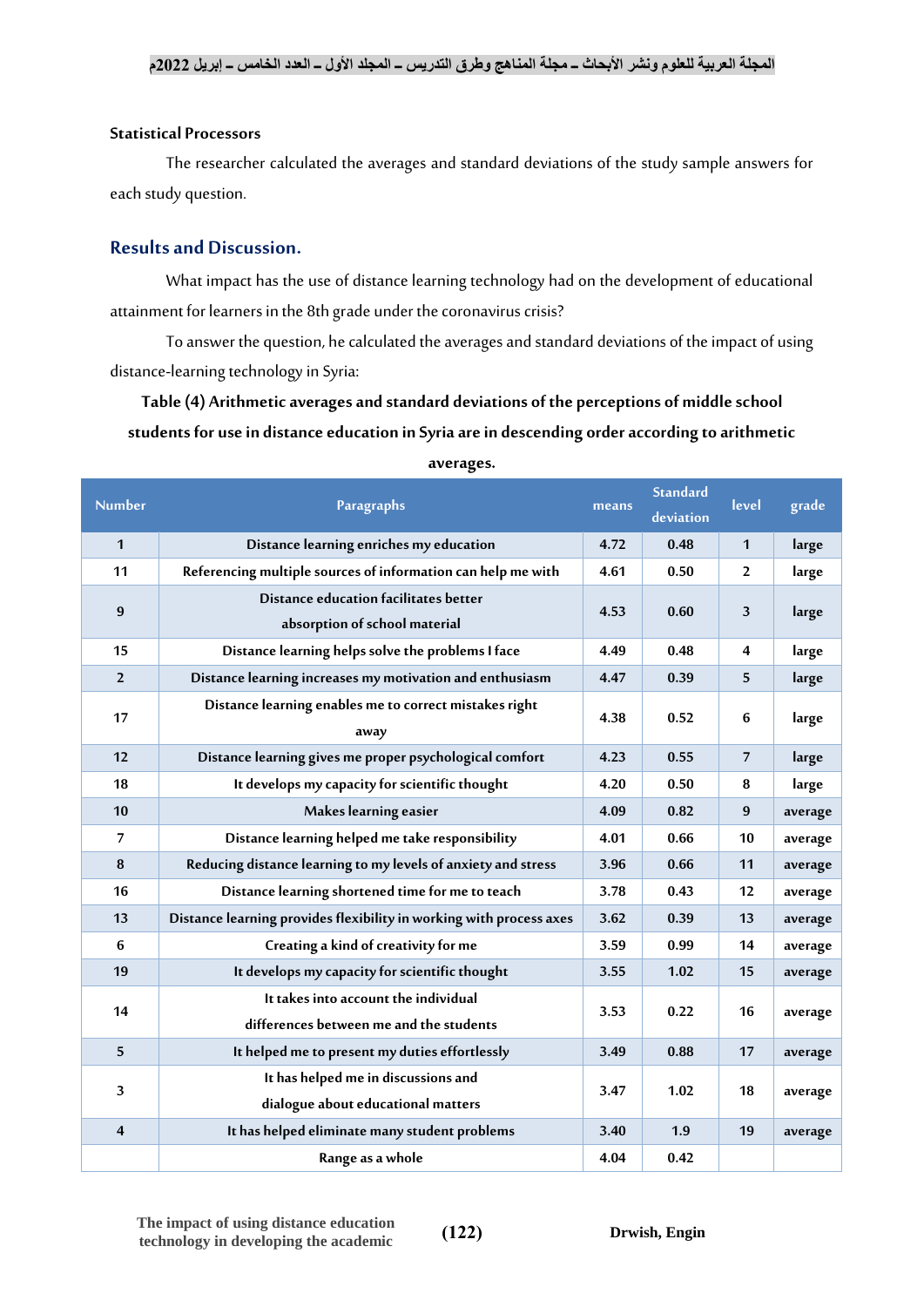#### **المجلة العربية للعلوم ونشر األبحاث ــ مجلة المناهج وطرق التدريس ــ المجلد األول ــ العدد الخامس ــ إبريل 2022م**

Table (4) shows that the arithmetic averages ranged from (3.40- 4.72), with paragraph (1), which stipulates that distance education shall enrich my education in the first place, to (4.72) an average calculation. Paragraph (19), which read, "Help eliminate many student problems", came in last. The average was (3.40). The mathematical average of the students' perceptions of the use of distance education in light of the new coronavirus crisis in the Damascus Education Schools was reached to a large extent. The arithmetic mean perceptions were for the individuals in the sample (4.04), a standard deviation (0.42) and, to an average extent, for the whole range.

This is due to the significant impact of distance education in increasing the knowledge and information of students and expanding their knowledge and the ability of distance education to make education more interesting and student-friendly than traditional education and the role of distance education in shortening students' time and effort. Distance education provides quick mechanisms for accessing information through modern technological media in an easy and accessible manner and for the ability of distance education to organize subjects of the curriculum and methods of evaluation according to students' abilities and circumstances, and the students' freedom of choice. It helps individuals to become completely self-reliant by selecting sources from which theycan draw their own information without third-party influence. The flexibility offered by distance education is that the learner has choices according to his or her desire to be educated, which is suitable for all students at different levels of education and the feedback it provides between teachers and students. This will enhance the effectiveness of the teaching and learning process. It will also allow time for students to think and reflect before answering or giving an opinion, and will help arouse the interest and desire of learners, providing an educational environment full of diverse knowledge and experiences so that each learner will take what inspires his or her interest. Distance learning leads to the development of higher thinking capabilities through creative scientific thinking in access to problem solving and the organization of ideas and the granting of privacy in the educational process, where individuals differ in their absorptive capacities. Education is carried out in isolation and gives the opportunity to try and make mistakes without any embarrassment. Distance education helps to overcome the shame and hesitation of students. Communication tools allow every learner the opportunity to express his or her opinion at any time and without embarrassment. This type of education gives the learner a full opportunity for discussion and dialogue... This is consistent with Al-Mohamadi (2018), whose findings indicate positive trends among secondary students towards the use of the electronic education system, and is consistent with the Al-Hameeri study (2014). The results of which indicated that the trends of the whole educational community towards the application of electronic education are positive and high, and is consistent with the Hejalan study (2011), which aimed to reveal the trends of mathematics teachers towards the use of distance education in teaching mathematics. Where the researcher sees, through the results that he reached through his research, that distance education is a technology that has many positive aspects that help the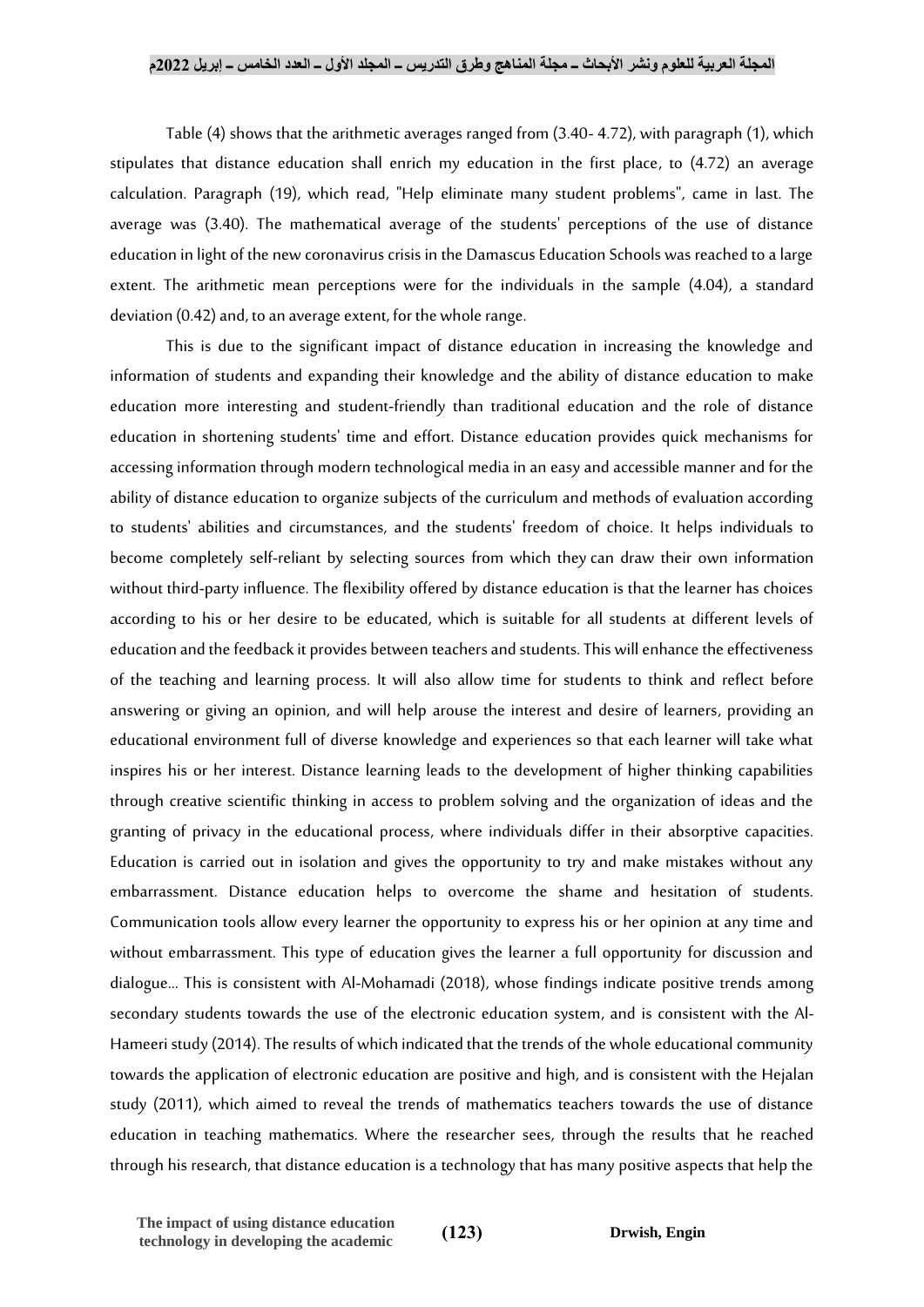## **المجلة العربية للعلوم ونشر األبحاث ــ مجلة المناهج وطرق التدريس ــ المجلد األول ــ العدد الخامس ــ إبريل 2022م**

learner and the teacher alike to deviate from the traditional methods, and not be satisfied with a limited place in terms of the classroom. In addition, distance education technology allows learners to have the skill of searching the Internet, and finding many sources that help them promote the ideas they own. Where the results of this study were identical to the results of previous studies included in the current research. Thus, the technology of distance education in light of the Corona crisis had a significant and effective role in the continuity of education in mathematics at all educational levels in general, and the preparatory stage in particular.. Where distance education technology was a major reason for the openness of learners to the outside world. And make learners change their view of electronic tools in terms of their use only for playing. On the contrary, the goal of this technology was to reach knowledge, ideas, experiences and different sources from all parts of the world. In addition to expanding the learners' view of electronic tools as educational tools and a means to increase their experiences, knowledge and experiences. There is nothing in this world that hinders the education process.

### **Conclusion:**

In the end, we find that distance education technology has an effective role in developing the knowledge and experiences of learners. Therefore, it is preferable that there be additional lessons that expand the learners' knowledge of this technique. Regardless of the current reality that forces us to use this technology. Where there is this technology in the university stages of what is called open education. However, it is preferable to generalize this technique to the early school stages. Because it has an important role in educating learners and enhancing their skills. As we conclude from the above, this technology had an effective and important role in order to continue the educational process in light of the Corona crisis.

## **Recommendations**

- 1. Conduct more studies and research on different samples and stages.
- 2. Provide adequate support to the Ministry of Education to maintain continuity and ability to management distant education.
- 3. Support national projects that develop the idea of distance education and strengthen cooperation between them and the Syrian Ministry of Education.
- 4. Develop the distance learning system on a continuous basis, keep up with modern technological developments and learn from the experiences of other countries.

## **References.**

- Ahmad, Al-Mu'tasim. (2002). The trend of Sudan's basic education teachers towards in-service training using a distance learning method- field study in Khartoum State, World Africa University, African Research and Studies Center, Sudan.